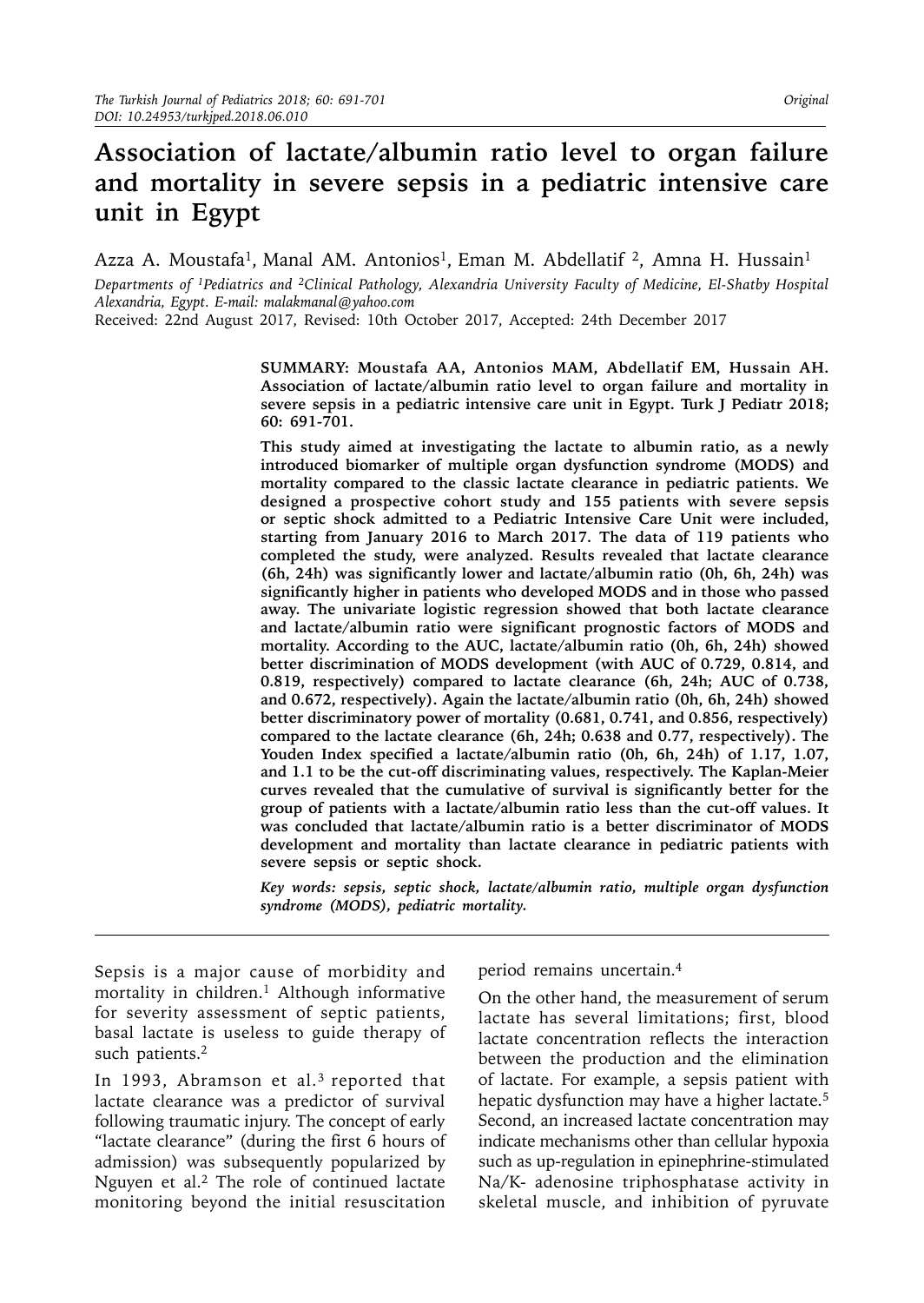metabolism or an increase in its production.6 Serum albumin is a negative acute phase protein, therefore, serum lactate and albumin levels diverge during sepsis.7 Rather than analysis of each single factor on its own, serum lactate and albumin were combined. Although lactate is important in patients with severe sepsis, the use of a ratio between lactate and albumin would provide a variable capable of merging information in a positive correlation to multiple organ dysfunction syndrome (MODS) and mortality.<sup>8</sup>

This study aimed at investigating the lactate/ albumin ratio as a prognostic marker of MODS and mortality compared to the classic lactate clearance in pediatric patients with sepsis.

## **Material and Methods**

## *Study setting*

The University non-surgical Pediatric Intensive Care Unit (PICU) is a nine-bedded, elevenventilator unit that admits patients between one month and 13 years old. There are 3 resident doctors on duty each day who answer calls at the "Emergency Department", thus minimizing the little delay that exists before ICU admissions. There are 3 consultants and one assistant on call 24 hours, patient nurse ratio is 1:1 round the clock. The number of patients admitted averages 300-350 patients annually.

## *Study population*

This prospective cohort study recruited patients admitted to the University medical PICU from January 2016 till April 2017, with severe sepsis or septic shock. Patients with seizures, chronic diseases, MODS on admission were excluded. A sample size of 114 patients was estimated enough required sample to detect an area under the receiver operating characteristic (ROC) curve of 0.65 relative to a null value of 0.5 as statistically significant with 80% power. Sample size increased to 119 patients to control for attrition bias. Sample size was calculated using MedCalc Statistical Software version 12.2.1.0.9

## *Definitions*

Sepsis is defined as systemic inflammatory

response syndrome in the presence of or as a result of suspected or proven infection. Severe sepsis is sepsis plus one of the following: cardiovascular organ dysfunction or acute respiratory distress syndrome or two or more other organ dysfunctions. Septic shock is sepsis associated with cardiovascular organ dysfunction in the form of tachycardia (which may be absent in the hypothermic patient) with signs of decreased perfusion including decreased peripheral pulses compared with central pulses, altered alertness, capillary refill >2 seconds, mottled or cool extremities, or decreased urine output in a child with infection.10 Multiple organ dysfunction syndrome, MODS is defined as the development of potentially reversible physiologic derangement involving 2 or more organ systems not involved in the disorder that resulted in PICU admission.<sup>11</sup> Organ dysfunction was determined by the criteria declared by the International Pediatric Sepsis Consensus Conference.10

## *Data collection*

The clinical and laboratory data were collected and prospectively recorded on a standardized case-report form by a separate physician blinded for the results of the study and respecting all aspects of confidentiality. Data collected included: age, sex, provisional and final diagnoses, length of stay (LOS), variables of both Pediatric Index of Mortality PIM-2 and Pediatric Logistic Organ Dysfunction PELOD scores (the worse PELOD score during the entire length of PICU stay) $12$ , need for mechanical ventilation, development of MODS and fate (PICU mortality/discharge). Heparinized syringe was used to collect freely flowing venous blood. Lactate estimation was done by GEM premier 3500 (International Co. for medical equipments USA, Serial No. 13073215) blood gas analyzer. Lactate levels were estimated in the emergency department ED (0h), after 6 hours, and after 24 hours. The lactate clearance was calculated as: 100 x (current lactate – lactate at 0h)/ (lactate at 0h).<sup>13</sup>

All patients received emergency management and treatment according to the 2012 International Guidelines of Surviving Sepsis Campaign.14 Patients who were indicated to receive albumin within the first 24 hours of PICU admission were excluded from the study. All patients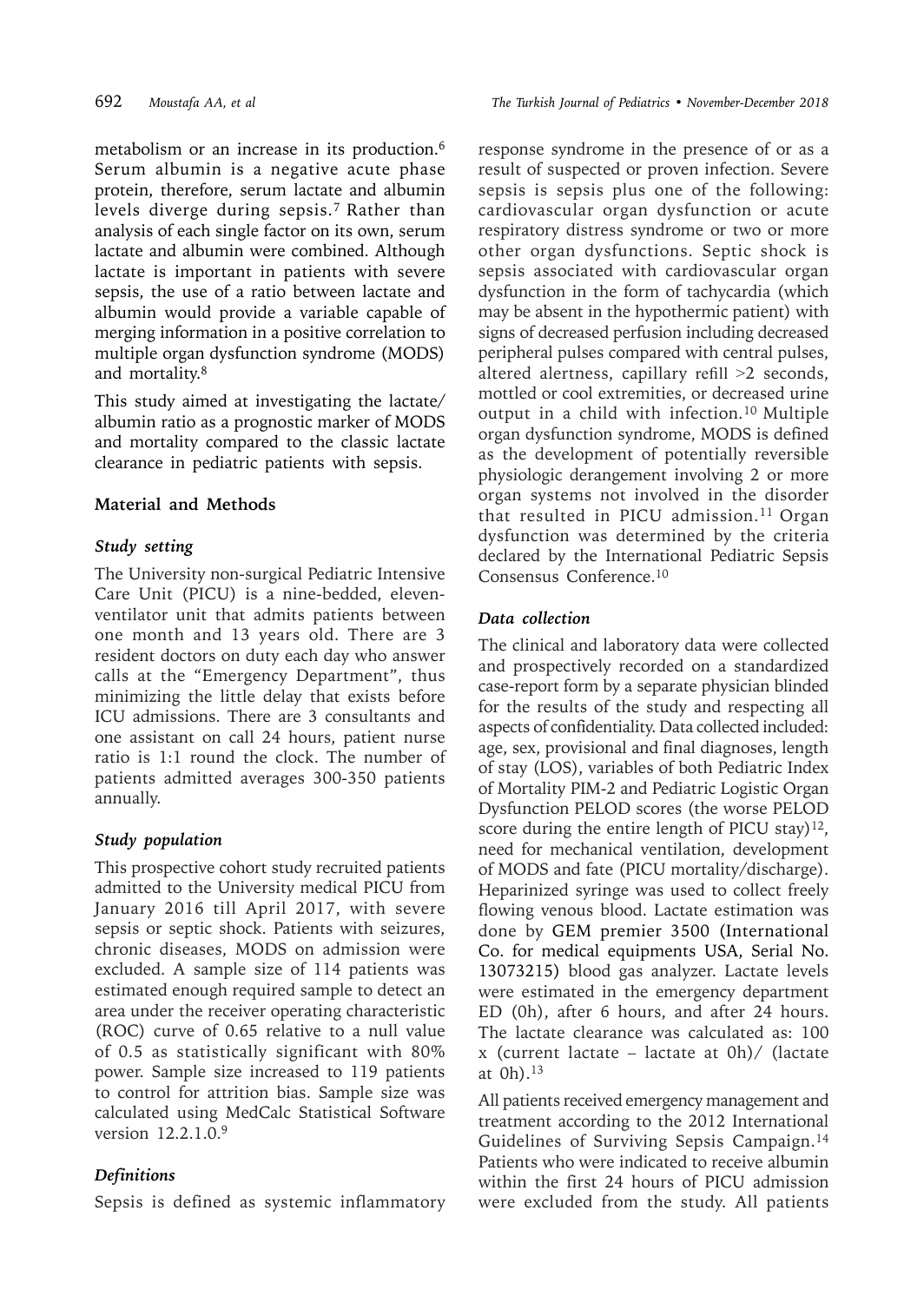were followed-up at the end of their LOS either discharged or died; discharged patients from PICU were followed-up after 28 days to make sure they were alive. Authors set two primary outcomes: MODS development during the PICU stay and 28 days mortality.

All procedures performed in this study involving human participants were in accordance with the ethical standards of the institutional and national research committee and with the 1964 Helsinki Declaration and its later amendments or comparable ethical standards. The University Ethical Committee approved the study design on January 2016 (010280680), and informed consent was obtained from the parents or legal guardian of all patients.

#### *Statistical analysis*

Data were statistically analyzed using SPSS (Statistical Package for Social Science) program version 21.15 Data were entered as numerical or categorical, as appropriate. When Kolmogrov-Smirnov test revealed no significance in the distribution of variables, parametric statistics was carried out, while in the abnormally distributed data the non-parametric statistics was carried out. Data were described using minimum, maximum, mean, standard deviation (SD), median and interquartile range. Categorical variables were described using frequency and percentage of total. Comparisons were carried out between two studied independent abnormally distributed subgroups using Mann-Whitney U test. Comparison between pairedvariables in the same group was carried out using Wilcoxon Signed Ranks test and if more than 2 measurements Friedman's test was used. Chi-square test was used to test association between qualitative variables. Fisher's exact test and Monte Carlo correction was carried out when expected cells were less than 5. All independent variables on the univariate analysis were included in the initial model to identify the net effects of each individual factor using a p value less than 0.05 to avoid multi-co linearity. Area under the ROC (AUC) was carried using MedCalc Software version 14; an alpha level was set to 5% with a significance level of 95%, and a beta error accepted up to 20% with a power of study of 80%.16

### **Results**

From the 155 patients admitted with severe sepsis examined, only 119 patients made the inclusion and exclusion criteria, having no confounding factors and completed their followup and thus valid for statistical analyses (Fig 1).

Mean age of the study population was  $13.79 \pm$ 20.62 months, 63 males (52.9%) and 56 females (47.1%). There were 42 (35.2%) patients with severe sepsis, and 77 (64.7%) with septic shock on admission. Table I shows their vital signs, clinical data and some important laboratory biomarkers. This cohort stayed in PICU for a median of 4 days (3.0-12.5), during which 82 (68.9%) patients developed MODS, 73 (61.3%) patients were mechanically ventilated and 42 (35.3%) patients passed away.

Table II shows that there was a statistically significant relation between lactate/albumin ratio at different timing (0h, 6h, 24h) and lactate clearance (6 h, 24 h) with the development of MODS. And, there was a statistically significant relation between lactate/albumin ratios (0h, 6h, 24h) and lactate clearance (6 h and 24 h) with mortality, as well.

Univariate analyses were primarily used for the selection of variables that correlated to



**Fig. 1.** STROBE flow diagram of recruitment of the study population.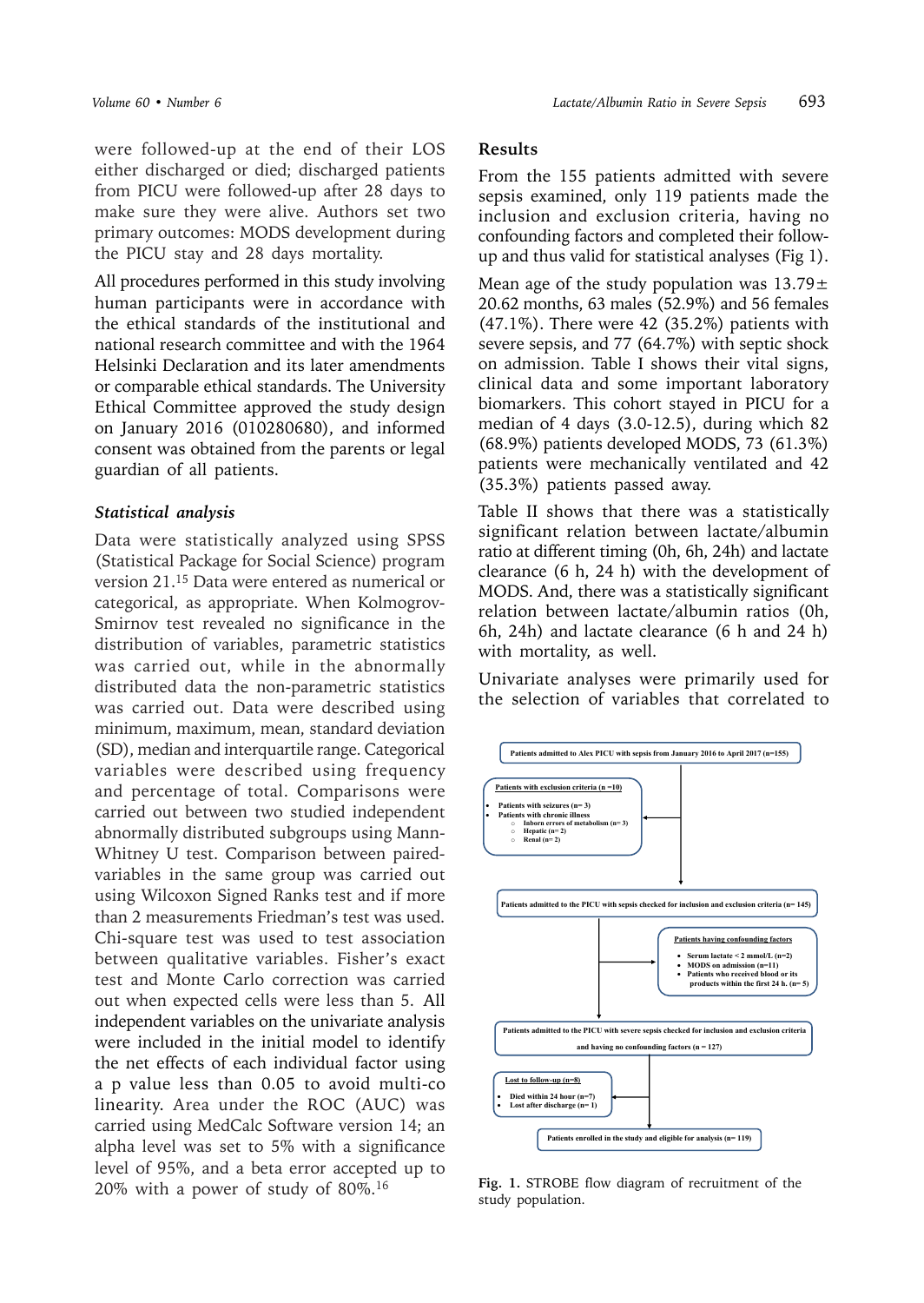MODS development and mortality. The results are presented in Table III; lactate clearance (6h and 24h), lactate/albumin ratios at the studied timings and PIM 2 score correlated well with MODS (p=0.003, 0.004, 0.002,  $< 0.001, < 0.001, < 0.001$  respectively). As for mortality, lactate clearance (6h, 24h), lactate/ albumin ratio (0h, 6h, 24h), PIM 2, and PELOD were statistically significant ( $p = 0.007$ ,  $\leq 0.001, 0.004, 0.001 \leq 0.001, \leq 0.001, \leq 0.001,$ respectively).

Table IV shows the tests of accuracy of all significant biomarkers in relation to the possible outcomes. As regards MODS development, the AUC of lactate/albumin ratio at (6h, 24h) was higher than the corresponding lactate clearance (0.814 *vs.* 0.738 and 0.819 *vs.* 0.672, respectively). The lactate/albumin ratio of the ED was a significant discriminator of MODS development with an AUC value of 0.729. Concerning mortality, the AUC of lactate/ albumin ratio at (6h, 24h) was also higher than the corresponding lactate clearance (0.741 *vs.* 0.638 and 0.856 vs. 0.77, respectively). Again, the lactate/albumin ratio (0h) was a significant discriminator of mortality with a fair AUC value of 0.681.

Two important subgroups were identified: (1) Patients with liver impairment defined as those patients having positive medical hepatic disease plus a measurable liver dysfunction determined by the liver component of the PELOD score (n=53). (2) Patients on renal replacement treatment (n=11). Table V demonstrated again that lactate/albumin ratio was a better discriminator of death in patients with liver impairment compared to lactate clearance, and it was significant in mortality prediction even at 0h. As regards patients on renal replacement treatment, it was not before the lapse of the first 24 hours that both biomarkers turned to be a significant discriminator of death.

Figure (2) [A, B, C] shows the Kaplan–Meier cumulative of survival for those patients who had a lactate/albumin less than the cut-off value which was significantly higher than patients who exceeded the cut-off values in the different timings (0h, 6h, 24h).



**Fig. 2.** Kaplan Meier curves of patients above and below the cut-off values of lactate/albumin ratio (0h ,6h, 24h)

#### **Discussion**

Most of the studies strongly insisted using biomarkers such as serum lactate as prognostic marker for the risk of death.<sup>4</sup> Gorgis et al.<sup>17</sup> stated that an elevated lactate (0h) was not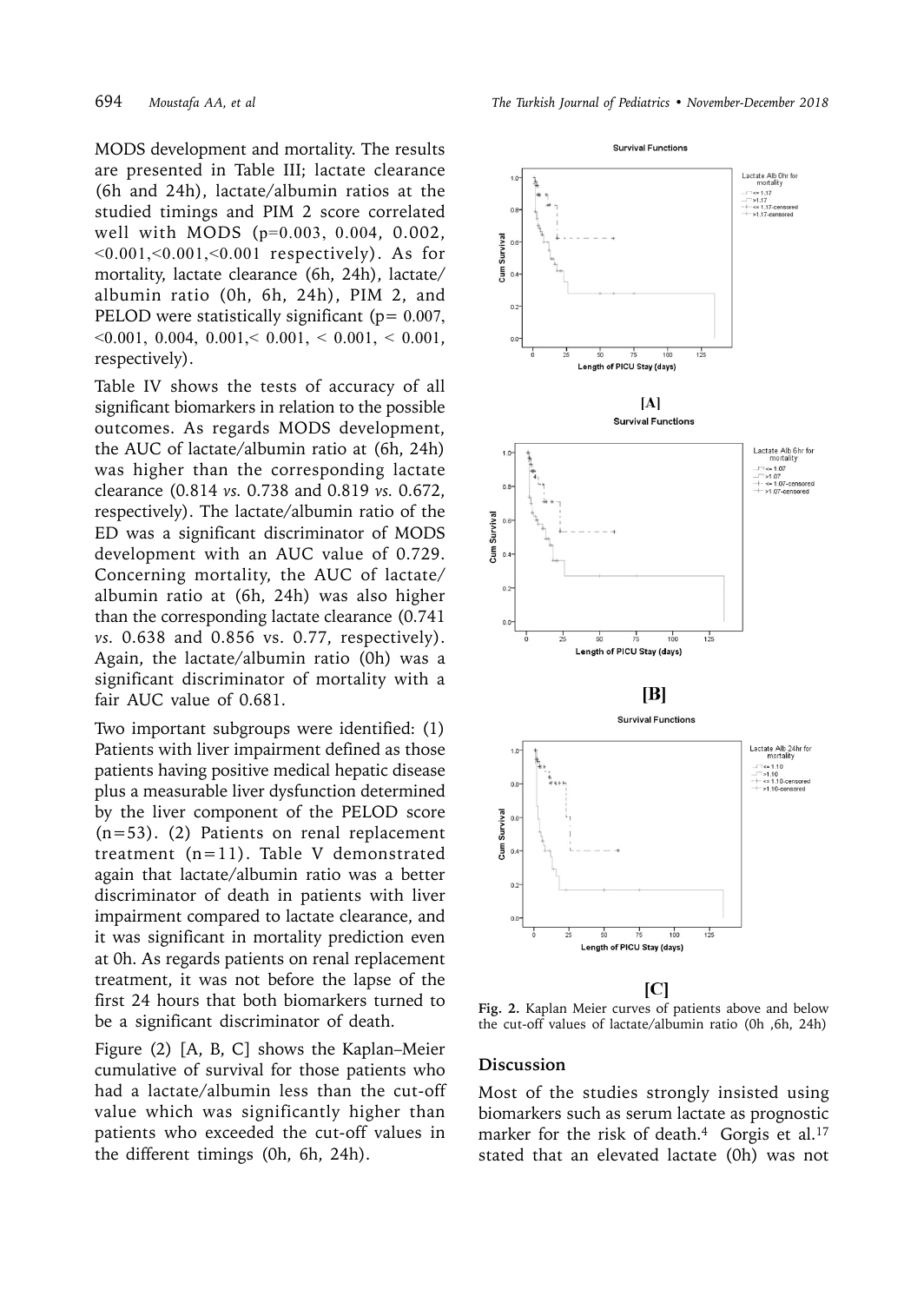| Baseline characteristics                  | Results                |  |  |  |  |
|-------------------------------------------|------------------------|--|--|--|--|
| Age, month                                |                        |  |  |  |  |
| Minimum-maximum                           | 2.00-144.00            |  |  |  |  |
| Mean $\pm$ standard deviation             | $13.79 \pm 20.62$      |  |  |  |  |
| Gender, $n$ $(\%)$                        |                        |  |  |  |  |
| Males                                     | 63 (52.9%)             |  |  |  |  |
| Females                                   | 56 (47.1%)             |  |  |  |  |
| Vital signs                               |                        |  |  |  |  |
| Temperature, <sup>o</sup> C               | 38.00 (36.00-39.0)     |  |  |  |  |
| Heart rate, (beats/min.                   | 150.00 (130.00-170.00) |  |  |  |  |
| Respiratory rate, breaths/min.            | 45.00 (36.00-55.00)    |  |  |  |  |
| MABP, mmHg                                | 70.00 (56.6-77.66)     |  |  |  |  |
| Clinical evaluation                       |                        |  |  |  |  |
| CRT, seconds                              | 3.00 (3.00-5.00)       |  |  |  |  |
| UOP, $ml/kg/h$                            | 2.200 (1.200-3.00)     |  |  |  |  |
| PIM <sub>2</sub>                          | 44.4 (20.2-77.0)       |  |  |  |  |
| PELOD                                     | $13.0(6.0-22.0)$       |  |  |  |  |
| Sepsis condition, $n$ (%)                 |                        |  |  |  |  |
| Severe sepsis                             | 42 (35.2%)             |  |  |  |  |
| Septic shock<br>Laboratory investigations | 77 (64.7%)             |  |  |  |  |
| WBCs $(x10^3/mm^3)$                       | 12.00 (8.40-18.90)     |  |  |  |  |
| Platelets $(x10^3/mm3)$                   | 261.00 (90.00-419.00)  |  |  |  |  |
| CRP (IU)                                  | 44.00 (16.00-96.00)    |  |  |  |  |
| Albumin, mg/L                             | $2.80(2.50-3.30)$      |  |  |  |  |
| Lactate $(0 h)$ , mmol/L                  |                        |  |  |  |  |
| Lactate $(6 h)$ , mmol/L                  | 4.00 (2.80-5.30)       |  |  |  |  |
| Lactate $(24 h)$ , mmol/L                 | 2.90 (1.70-4.50)       |  |  |  |  |
| Lactate clearance (6 h), %                | 2.10 (1.20-4.00)       |  |  |  |  |
| Lactate clearance (24 h), %               | 33.3 (0.95-55.15)      |  |  |  |  |
| Lactate/albumin ratio (0 h)               | 51.6 (10.75-66.44)     |  |  |  |  |
| Lactate/albumin ratio (6 h)               | $1.48$ $(1.03-2.17)$   |  |  |  |  |
| Lactate/albumin ratio (24 h)              | $(0.57 - 1.70)$        |  |  |  |  |
|                                           | $0.75(0.40-1.64)$      |  |  |  |  |
| Outcome                                   |                        |  |  |  |  |
| MODS, $n$ $(\%)$                          | 82 (68.9%)             |  |  |  |  |
| Mortality [during PICU stay], n (%)       | 42 (35.3%)             |  |  |  |  |
| Mechanical ventilation, n (%)             | 73 (61.3%)             |  |  |  |  |
| Length of PICU stay, days                 | $4.0(3.0-12.5)$        |  |  |  |  |

**Table I.** Characteristics of the Studied Population (n: 119).

MABP: mean arterial blood pressure, CRT: capillary refill time, UOP: urine output, PIM 2: pediatric index of mortality, PELOD: pediatric logistic organ dysfunction, WBCs: white blood cells, CRP: C-reactive protein, MODS: multiple organ dysfunction syndrome, PICU: pediatric intensive care unit.

associated with mortality in pediatric severe sepsis. Koliski et al.<sup>18</sup> added that lactate levels on admission and after 12 hours were not efficient in predicting the risk of death among patients and only after 24 hours of treatment that lactate level can predict risk of death. Also, Hatheril et al.<sup>19</sup> showed that persistent hyper-lactatemia at 24 hours was associated with mortality.

A number of studies demonstrated that the ability to clear lactate to normal in patients suffering from septic shock was associated with an improved outcome, those authors coined the term "lactate clearance".20

On the other hand, the value of albumin levels

in predicting outcomes in inflammatory diseases is also well known. Artero et al.<sup>21</sup> found that in patients with community-acquired blood stream infections, with severe sepsis or septic shock, hypoalbuminemia is the strongest predictor of mortality.

Thus, rather than an analysis of each single factor on its own, serum lactate and albumin were combined. The use of a ratio between lactate and albumin would provide a variable that enabled these factors to be merged, both of which strongly influence prognosis.<sup>22</sup>

In the current study, lactate/albumin ratio and lactate clearance were calculated at discrete time points over the first 24 hours to serially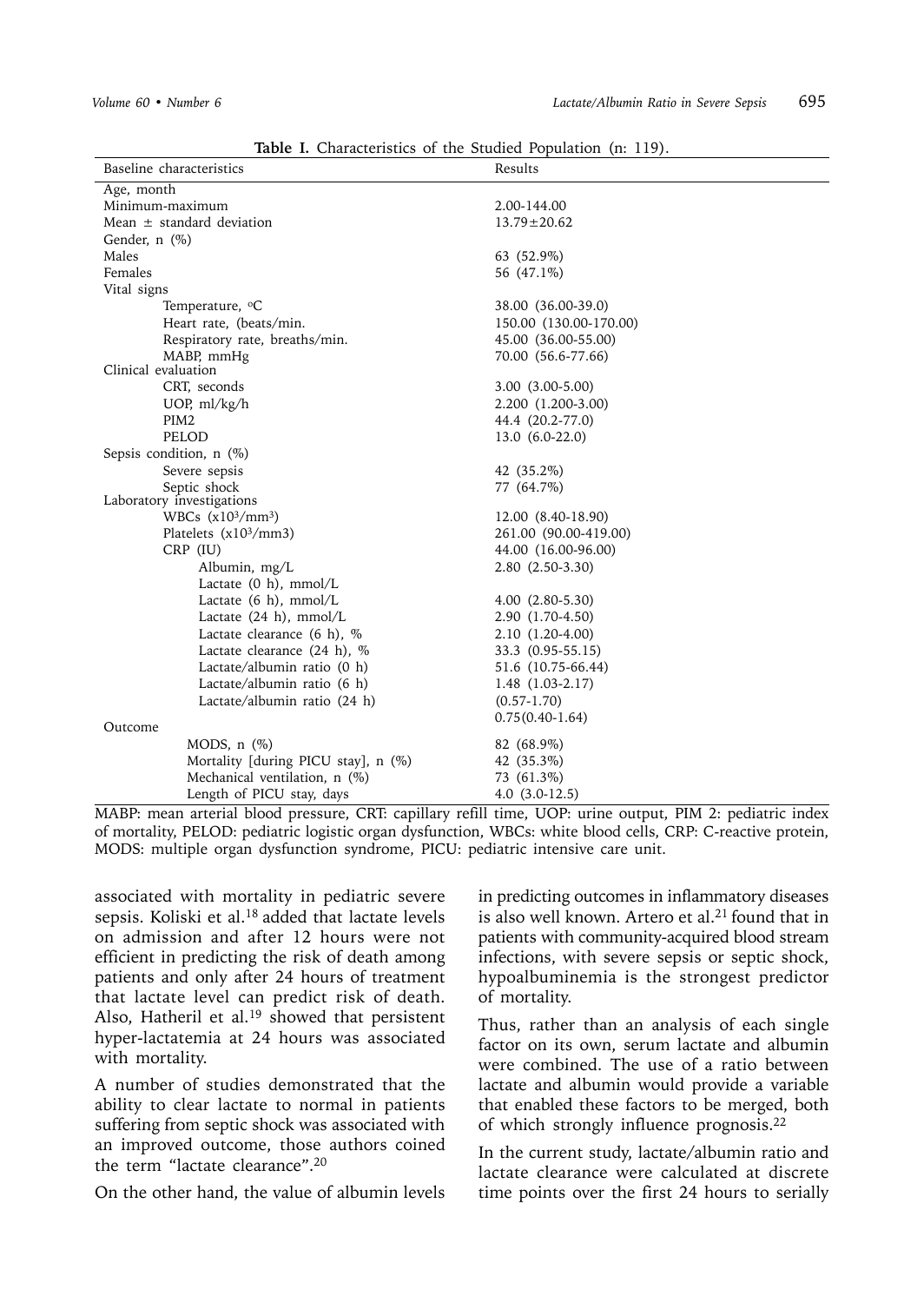follow the trend of these values as indicators of disease progression in order to assess which is a better discriminator of organ dysfunction and mortality in pediatric severe sepsis.

Consistent with many other studies, the present study showed statistically significant correlation between values of lactate/albumin ratios [0h, 6h, 24h] and lactate clearance [6h, 24h] with MODS development. The higher lactate/ albumin ratio at the fore-mentioned timings and lower lactate clearance were statistically correlated to the increased risk of mortality.

Nguyen et al.<sup>2</sup> demonstrated that lactate clearance (6h) was a significant risk factor of mortality by multivariate logistic regression modeling ( $p=0.04$ ). While Choudhary et al.<sup>30</sup> concluded that rising or persistently elevated high lactate levels as shown by ˂10% lactate clearance (24h) is a predictor of mortality. On the other hand, Wang et al. $8$  also failed to show any relation between lactate clearance and mortality via multivariate logistic regression modeling. And, Scott et al.<sup>24</sup> specified that lactate normalization was associated with decreased risk of persistent organ dysfunction (RR 0.46, 95% CI 0.29-0.73; adjusted RR 0.47, 95% CI 0.29- 0.78) but lactate clearance was not (RR 0.70, 95% CI 0.35-1.41; adjusted RR 0.75, 95% CI 0.38-1.50).

Given the discrepancies about the lactate clearance prognostic value, Wang et al.8 investigated the lactate/albumin ratio for the first time in an adult ICU setting, and proved that it correlated well to the development of MODS ( $p<0.0001$ ) and mortality ( $p=0.0122$ ). Choi et al.25 also examined the lactate/albumin ratio in a pediatric ICU and found that it could be useful as predictor of mortality ( $p \le 0.001$ ).

The univariate logistic regression including lactate/albumin [0h, 6h, 24h], lactate clearance [6h and 24h], PIM-2 and PELOD scores confirmed their significant association with MODS development and mortality (Table III). Nguyen et al<sup>2</sup> proved by a multiple logistic regression analysis that early (6h) lactate clearance statistically associated to mortality ( $p=0.04$ ). Wang et al.<sup>8</sup> proved the significance of lactate/albumin ratio (6h) to MODS development by multiple logistic regression analysis  $(p=0.033)$ .

In the present study, as regards to MODS

development, the AUC of lactate/albumin ratio at (6h, 24h) was higher than the corresponding lactate clearance (0.814 vs. 0.738 and 0.819 vs. 0.672, respectively). Moreover, the lactate/albumin ratio (0h) was a significant discriminator of MODS development with an AUC value of 0.729. Concerning mortality, the AUC of lactate/albumin ratio at (6h, 24h) was also higher than the corresponding lactate clearance (0.741 *vs.* 0.638 and 0.856 *vs.* 0.77, respectively). Again, the lactate/albumin ratio (0h) was significant discriminator of mortality with a fair AUC value of 0.681. Choudhary et al.23 identified that clearance (24h) was a significant discriminator of mortality with an AUC of 0.755. Munde et al.<sup>26</sup> reported that clearance (6h) had an AUC of 0.97 in mortality prediction. Choi et al.25 reported an AUC of 0.867 for the lactate/albumin ratio in discriminating mortality in a PICU setting. And, Wang et al.8 reported AUC values of 0.8458 and 0.8449 discriminatory power of lactate/albumin ratio to MODS and mortality respectively in an adult ICU. The latest two studies suggested that the lactate/albumin ratio was superior to lactate clearance in predicting the outcome and this goes in parallel with the results of the current study.

The cut-off value of 1.17, 1.07, and 1.1 for the lactate/albumin ratio at 0h, 6h, and 24h respectively offered a good sensitivity, specificity, positive and negative predictive values (Table IV). Those patients who had a lactate/albumin ratio more than the cut-off values had less chance of cumulative of survival as detected by the Kaplan-Meier curve compared to the group of patients with a lactate/albumin ratio less than the cut-offs (Fig. 2). Consistent with these results, Choi et al.25 found that lactate/ albumin ratio had a cut-off value of 1.016 to discriminate mortality. While, Wang et al.<sup>8</sup> demonstrated a cut-off value 1.735 at 24 hours.

A post-hoc subgroup study proved that lactate/ albumin ratio was a better discriminator of death in patients with sepsis and liver impairment and it has the advantage of being significant discriminator even at (0h). This goes with Sterling et al.<sup>27</sup> who concluded that liver dysfunction was significantly associated with impaired lactate clearance and normalization during the early resuscitation of sepsis and they recommended that an alternative to lactate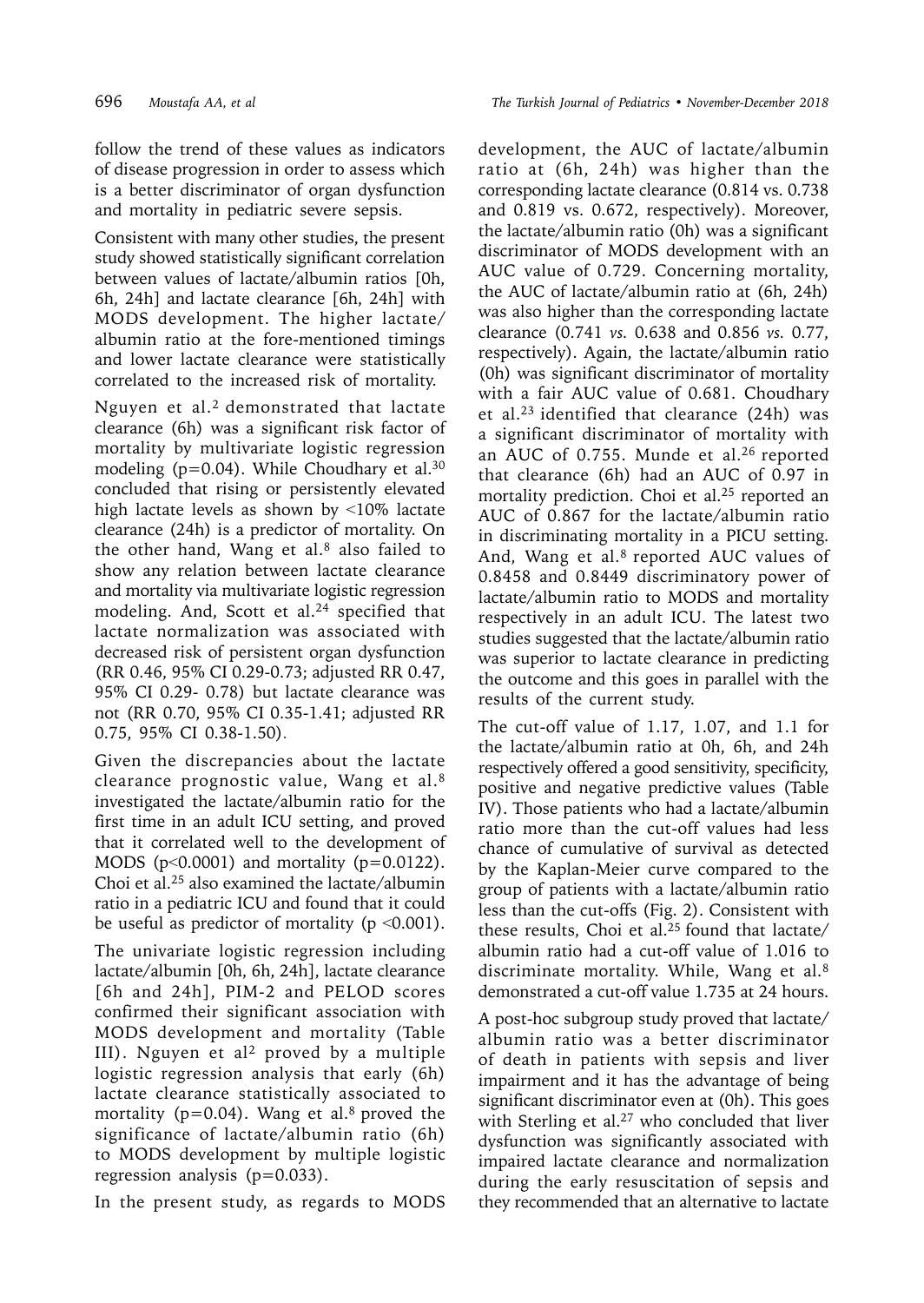clearance resuscitation goals are necessary in this subgroup of patients. While patients on renal replacement therapy had to wait the first 24h to show significant biomarkers. Levraut et al.<sup>28</sup> reported that dialysis could not mask lactate overproduction which remained a significant biomarker in patients on renal replacement techniques.

There are several limitations to this study. First, this was a single-center study which represents its actual practice and results could not be generalized. Moreover, this was an observational analysis whose results support an association and not necessarily causation. Finally, the correlation of changes in lactate/ albumin ratio to vasoactive treatment and comparison of their values before and after the reversal of shock state was not included in the scope of this study and this might provide rationale for future researches.

Yet, this study is considered one of the few studies addressed to this domain in pediatric ICU population and the sample size included is relatively large when compared to similar studies.

This study demonstrates that the concept of lactate clearance is significant even after the golden 6 hours but the lactate/albumin ratio (0h, 6h, 24h) proved to be more powerful discriminator than lactate clearance as regards both MODS development and mortality. Lactate/albumin ratio is superior to lactate clearance as it is a valid prognosticator biomarker even in the emergency department to detect children with severe sepsis candidate for PICU admission. Future studies in pediatric populations are recommended to promote the use of lactate/albumin ratio in pediatric guidelines of sepsis management.

## *Cochrane registration*

For the purpose of transparency of research reporting, this study was conducted according to "*Strengthening the reporting of observational studies in epidemiology"* (STROBE) checklist. Any supplemental information such as the protocol, raw data, and programming code were made accessible through registration of the current study in Cochrane Registry. Registration was done with the Pan African Clinical Trials registry of the South African Cochrane Registry (PACTR201703002089500) (www.pactr.org).

| <b>Table II.</b> Correlation between the Studied Biomarkers and Development of MODS and Mortality. |                             |                      |                                    |  |  |  |
|----------------------------------------------------------------------------------------------------|-----------------------------|----------------------|------------------------------------|--|--|--|
|                                                                                                    | Without MODS<br><b>MODS</b> |                      | p value                            |  |  |  |
|                                                                                                    | $(n=37)$                    | $(n=82)$             |                                    |  |  |  |
| Lactate clearance [6 h], %<br>Median, (IQR)                                                        | 52.3 (33.7-66.3)            | $19.5(-9.2-43.2)$    | $Z_{(MW)} = 4.15$ ,                |  |  |  |
|                                                                                                    |                             |                      | $p<0.001*$                         |  |  |  |
| Lactate clearance $[24 \text{ h}]$ , %)<br>Median, (IQR)                                           | 59.1(44.1-68.5)             | $40.4(-25.5-64.02)$  | $Z_{(MW)} = -2.99$ ,<br>$p=0.003*$ |  |  |  |
| Lactate/albumin [ 0hr]<br>Median, (IQR)                                                            | $1.1(0.82-1.58)$            | $1.63$ $(1.19-2.36)$ | $Z_{(MW)} = 3.99$ ,<br>p<0.001*    |  |  |  |
| Lactate/ albumin [6hr]<br>Median, (IQR)                                                            | $0.62$ $(0.29-0.93)$        | $1.33(0.88-2.03)$    | $Z_{(MW)} = 5.46$ ,<br>$p<0.001*$  |  |  |  |
| Lactate/ albumin [24hr]<br>Median, (IQR)                                                           | $0.38$ $(0.31-0.71)$        | $1.01(0.62-2.32)$    | $Z_{(MW)} = 5.55$ ,<br>p<0.001*    |  |  |  |
|                                                                                                    | Deceased<br>$(n=42)$        | Survived<br>$(n=77)$ | Sig.<br>(p value)                  |  |  |  |
| Lactate clearance $\lceil 6 \rceil$ , %<br>Median (IQR)                                            | $17.2$ $(-42.4-53.5)$       | 40.0 (14.4-57.6)     | $Z_{(MW)} = 2.48,$<br>$p=0.013*$   |  |  |  |
| Lactate clearance [24 h], %<br>median (IQR)                                                        | $-4.15(-81.05-48.5)$        | 59.1 (41.8-68.5)     | $Z_{(MW)} = 4.85$ ,<br>p<0.0001*   |  |  |  |
| Lactate/ albumin $\lceil$ 0hr $\rceil$<br>Mmedian (IQR)                                            | $1.73(1.28-2.73)$           | $1.29(087,-1.94)$    | $Z_{(MW)} = 3.25$ ,<br>$p=0.001*$  |  |  |  |
| Lactate/ albumin [6hr]<br>Median (IQR)                                                             | $1.62(1.03-2.51)$           | $0.87(0.48-1.39)$    | $Z_{(MW)} = 4.33$ ,<br>p<0.0001*   |  |  |  |
| Lactate/ albumin [24hr]<br>Median (IQR)                                                            | $1.84(0.97-3.68)$           | $0.55(0.35-0.85)$    | $Z_{(MW)} = 6.39$ ,<br>p<0.0001*   |  |  |  |

**Table II.** Correlation between the Studied Biomarkers and Development of MODS and Mortality.

MODS: multiple organ dysfunction syndrome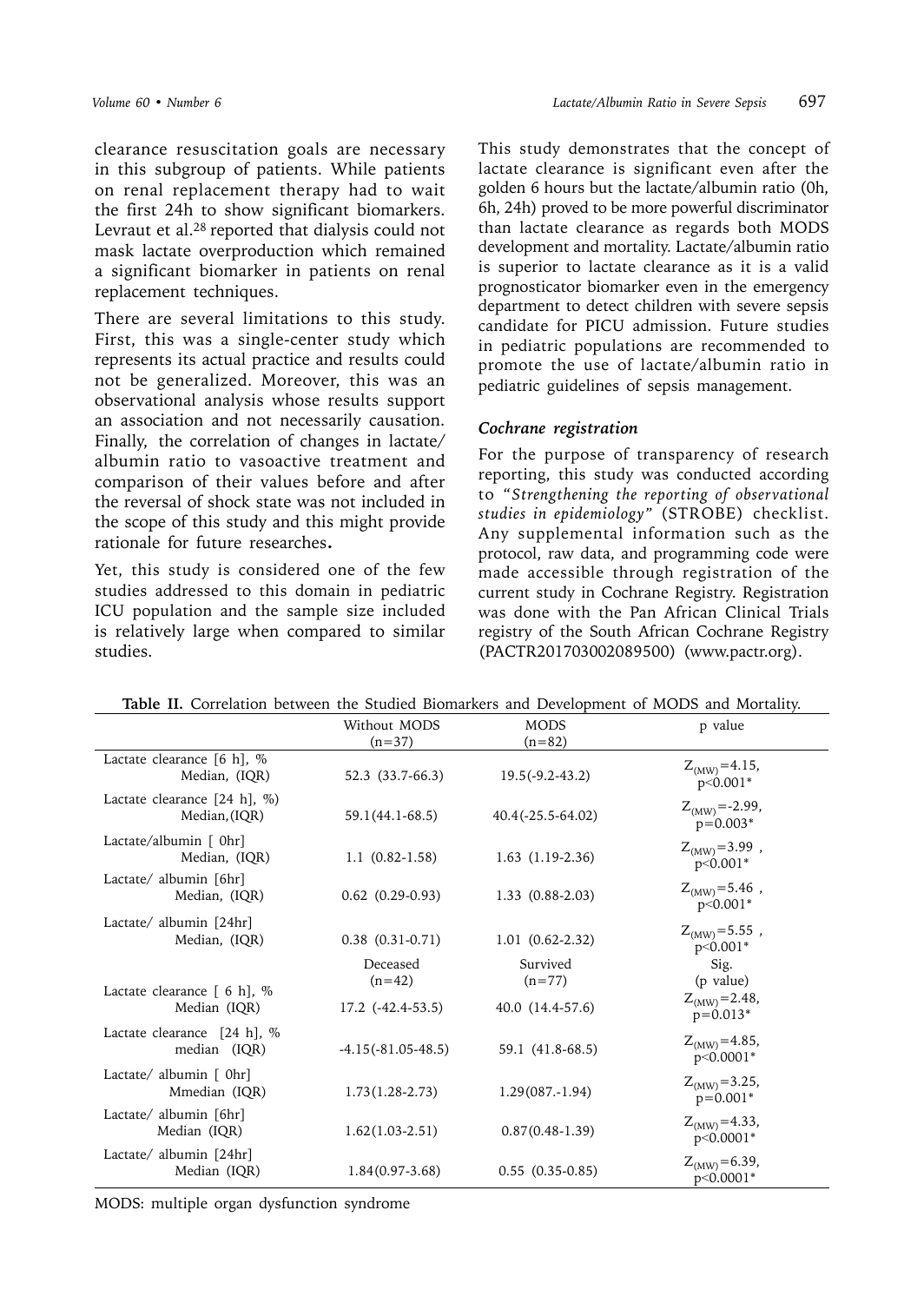|                          | Odd's ratio | 95% CI       | p value |  |  |  |  |
|--------------------------|-------------|--------------|---------|--|--|--|--|
| <b>MODS</b>              |             |              |         |  |  |  |  |
| Lactate clearance (6 h)  | 0.981       | 0.969-0.993  | 0.003   |  |  |  |  |
| Lactate clearance (24 h) | 0.982       | 0.970-0.994  | 0.004   |  |  |  |  |
| Lactate/albumin (0h)     | 3.093       | 1.522-6.284  | 0.002   |  |  |  |  |
| Lactate/albumin (6h)     | 6.708       | 2.609-17.244 | < 0.001 |  |  |  |  |
| Lactate/albumin (24h)    | 11.830      | 3.155-44.363 | < 0.001 |  |  |  |  |
| PIM <sub>2</sub>         | 1.047       |              | < 0.001 |  |  |  |  |
| Mortality                |             |              |         |  |  |  |  |
| Lactate clearance (6 h)  | 0.989       | 0.982-0.997  | 0.007   |  |  |  |  |
| Lactate clearance (24 h) | 0.983       | 0.974-0.991  | < 0.001 |  |  |  |  |
| Lactate/albumin (0h)     | 1.650       | 1.175-2.317  | 0.004   |  |  |  |  |
| Lactate/albumin (6h)     | 1.934       | 1.321-2.832  | 0.001   |  |  |  |  |
| Lactate/albumin (24h)    | 4.115       | 2.185-7.751  | < 0.001 |  |  |  |  |
| PIM <sub>2</sub>         | 1.104       | 1.066-1.143  | < 0.001 |  |  |  |  |
| PELOD                    | 1.288       | 1.170-1.417  | < 0.001 |  |  |  |  |

**Table III.** Univariate Logistic Regression of the Variables in Relation to MODS Development and Mortality.

MODS: multiple organ dysfunction syndrome, CI: confidence interval, PIM-2: pediatric index of mortality, PELOD: pediatric logistic organ dysfunction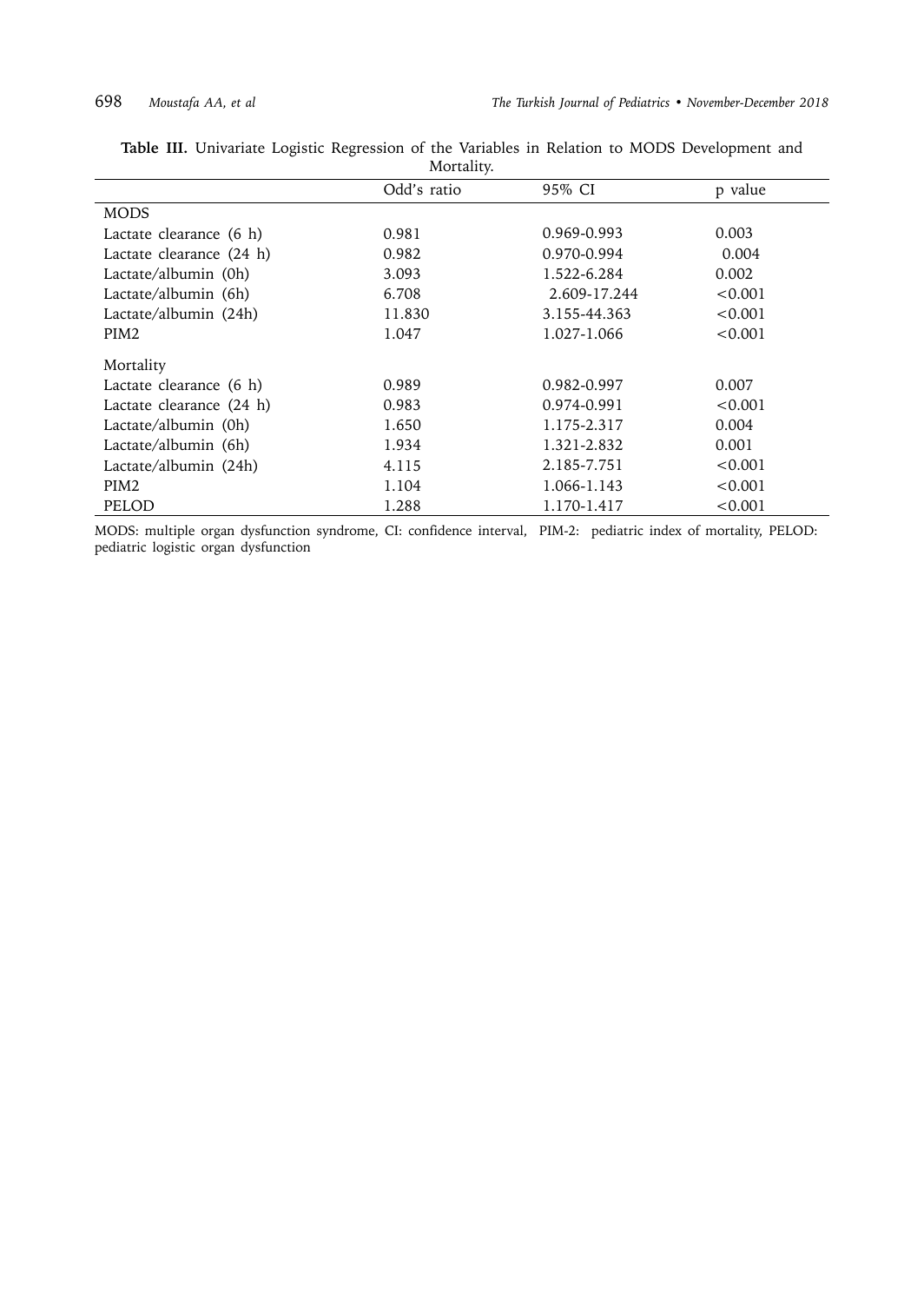|                                                                                                                                                            |                                                                                                                               | Outcome                                                                                                                                        |  |
|------------------------------------------------------------------------------------------------------------------------------------------------------------|-------------------------------------------------------------------------------------------------------------------------------|------------------------------------------------------------------------------------------------------------------------------------------------|--|
|                                                                                                                                                            | <b>MODS</b>                                                                                                                   | 28 days - mortality                                                                                                                            |  |
| Lactate clearance (6 h)<br>AUC (95% CI)<br>p value<br>Cut-off value (YI)<br>Sensitivity (95% CI)<br>Specificity (95% CI)<br>PPV (95% CI)<br>NPV(95% CI)    | $0.738(0.650-0.815)$<br>< 0.0001<br><42<br>75.61(64.9-84.4)<br>70.27(53.0-84.1)<br>84.9(74.6-92.2)<br>$56.5(41.1-71.1)$       | $0.638(0.545-0.724)$<br>0.0151<br>$< -8.9$<br>38.1(23.6-54.4)<br>90.91(82.2-96.3)<br>69.6(47.1-86.8)<br>$72.9(62.9-81.5)$                      |  |
| Lactate clearance (24 h)<br>AUC (95% CI)<br>p value<br>Cut-off value (YI)<br>Sensitivity (95% CI)<br>Specificity (95% CI)<br>PPV (95% CI)<br>NPV (95% CI)  | $0.672(0.580-0.755)$<br>0.0005<br>$\leq$ 31<br>45.12(34.1-56.5)<br>91.89(78.1-98.3)<br>92.5(79.6-98.4)<br>$43.0(31.9-54.7)$   | $0.770(0.684 - 0.842)$<br>< 0.0001<br>$\leq$ 32.25<br>71.43(55.4-84.3)<br>83.12 (72.9-90.7)<br>69.8 (53.9-82.8)<br>84.2(74.0-91.6)             |  |
| Lactate/albumin (0h)<br>AUC (95% CI)<br>p value<br>Cut-off value (YI)<br>Sensitivity (95% CI)<br>Specificity (95% CI)<br>PPV (95% CI)<br>NPV (95% CI)      | $0.729(0.640-0.807)$<br>< 0.0001<br>>1.17<br>78.05(67.5-86.4)<br>64.86 (47.5-79.8)<br>83.1(72.9-90.7)<br>57.1(41.0-72.3)      | $0.681(0.590-0.764)$<br>0.0004<br>> 1.17<br>85.71 (71.5-94.6)<br>46.75 (35.3-58.5)<br>46.8 (35.3-58.5)<br>85.7(71.5-94.6)                      |  |
| Lactate/albumin (6h)<br>AUC (95% CI)<br>p value<br>Cut-off value (YI)<br>Sensitivity (95% CI)<br>Specificity (95% CI)<br>PPV (95% CI)<br>NPV (95% CI)      | $0.814(0.732 - 0.879)$<br>< 0.0001<br>>0.87<br>76.83 (66.2-85.4)<br>75.68 (58.8-88.2)<br>87.5 (77.6-94.1)<br>59.6 (44.3-73.6) | $0.741(0.653 - 0.817)$<br>< 0.0001<br>>1.07<br>73.81(58.0-86.1)<br>66.23(54.6-76.6)<br>54.4(40.7-67.6)<br>82.3(70.5-90.8)                      |  |
| Lactate/albumin (24h)<br>AUC (95% CI)<br>p value<br>Cut-off value (YI)<br>Sensitivity (95% CI)<br>Specificity (95% CI)<br>PPV (95% CI)<br>NPV (95% CI)     | 0.819 (0.738-0.883)<br>< 0.0001<br>> 0.49<br>85.37 (75.8-92.2)<br>64.86 (47.5-79.8)<br>84.3 (74.7-91.4)<br>66.7 (49.0-81.4)   | $0.856(0.780-0.913)$<br>< 0.0001<br>>1.1<br>71.43(55.4-84.3)<br>88.31(79.0-94.5)<br>76.9(60.7-88.9)<br>85.0 (75.3-92.0)                        |  |
| The outcome related score<br>AUC (95% CI)<br>p value<br>Cut-off value (YI)<br>Sensitivity (95% CI)<br>Specificity (95% CI)<br>PPV (95% CI)<br>NPV (95% CI) | PELOD<br>0.831 (0.752-0.894)<br>< 0.0001<br>>14<br>62.20(50.8-72.7)<br>91.89(78.1-98.3)<br>94.4(84.6-98.8)<br>52.3(39.5-64.9) | PIM <sub>2</sub><br>$0.948(0.891 - 0.980)$<br>< 0.0001<br>> 62.1<br>85.71(71.5-94.6)<br>89.61(80.6-95.4)<br>81.8(67.3-91.8)<br>92.0(83.4-97.0) |  |

**Table IV.** Diagnostic Tests of Accuracy of Different Biomarkers in Relation to MODS and Mortality.

MODS: Multiple organ dysfunction syndrome, AUC: area under curve, YI : Youden index, PPV: Positive predictive value, NPV: negative predictive value, PIM2: pediatric index of mortality,

Cut-off value, sensitivity and specificity were only reported when AUC is significant.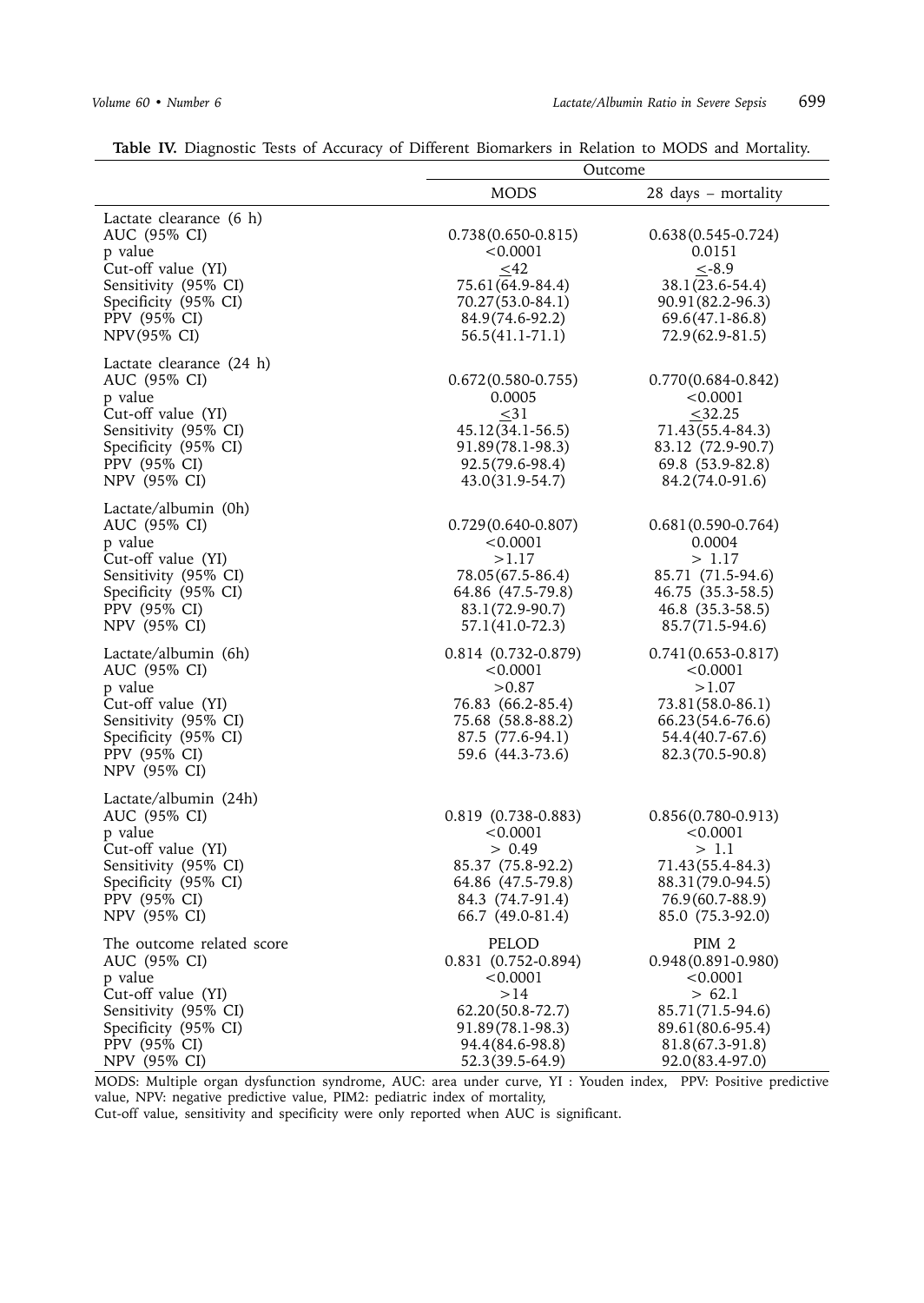|                   | Patients with liver impairment<br>$(n= 53)$ |           | Patients on renal replacement therapy<br>$(n=11)$ |           |  |  |
|-------------------|---------------------------------------------|-----------|---------------------------------------------------|-----------|--|--|
| Biomarker         | <b>AUC</b>                                  | Z score   | <b>AUC</b>                                        | Z score   |  |  |
|                   | $(95\% \text{ CI})$                         | (p value) | $(95\% \text{ CI})$                               | (p value) |  |  |
| Lactate clearance | 0.541                                       | 0.506     | 0.708                                             | 1.095     |  |  |
| $(6h)$ , mg/dl    | $(0.398 - 0.679)$                           | (0.6128)  | $(0.372 - 0.930)$                                 | (0.27)    |  |  |
| Lactate clearance | 0.758                                       | 3.868     | 0.875                                             | 3.000     |  |  |
| $(24h)$ , mg/dl   | $(0.620 - 0.865)$                           | (0.0001)  | $(0.546 - 0.992)$                                 | (0.0027)  |  |  |
| Lactate/albumin   | 0.670                                       | 2.219     | 0.500                                             | 0.000     |  |  |
| (0h)              | $(0.527 - 0.793)$                           | (0.0265)  | $(0.200 - 0.800)$                                 | (1.00)    |  |  |
| Lactate/albumin   | 0.661                                       | 2.132     | 0.708                                             | 1.009     |  |  |
| (6h)              | $(0.518 - 0.786)$                           | (0.0330)  | $(0.372 - 0.930)$                                 | (0.31)    |  |  |
| Lactate/albumin   | 0.823                                       | 5.588     | 0.833                                             | 2.512     |  |  |
| (24h)             | $(0.693 - 0.914)$                           | (<0.0001) | $(0.499 - 0.982)$                                 | (0.012)   |  |  |

| <b>Table V.</b> Diagnostic Tests Accuracy in Discrimination of Death among Patients with Liver Impairment |  |                                |  |  |  |
|-----------------------------------------------------------------------------------------------------------|--|--------------------------------|--|--|--|
|                                                                                                           |  | and Renal Replacement Therapy. |  |  |  |

AUC: area under the curve, CI: confidence interval

#### **REFERENCES**

- 1. Watson RS, Carcillo JA, Linde-Zwirble WT, [Clermont](https://www.ncbi.nlm.nih.gov/pubmed/?term=Clermont G%5BAuthor%5D&cauthor=true&cauthor_uid=12433670) [G,](https://www.ncbi.nlm.nih.gov/pubmed/?term=Clermont G%5BAuthor%5D&cauthor=true&cauthor_uid=12433670) [Lidicker J,](https://www.ncbi.nlm.nih.gov/pubmed/?term=Lidicker J%5BAuthor%5D&cauthor=true&cauthor_uid=12433670) [Angus DC](https://www.ncbi.nlm.nih.gov/pubmed/?term=Angus DC%5BAuthor%5D&cauthor=true&cauthor_uid=12433670). The epidemiology of severe sepsis in children in the United States. Amer J Resp Crit Care Med 2003; 167: 695-701.
- 2.. Nguyen HB, Rivers EP, Knoblich BP, et al. Early lactate clearance is associated with improved outcome in severe sepsis and septic shock. Crit Care Med 2004; 32: 1637-1642.
- 3. Vincent JL, Dufaye P, Berre J, Leeman M, Degaute JP, Kahn RJ. Serial lactate determinations during circulatory shock. Crit Care Med 1983; 11: 449-451.
- 4. Jat KR, Jhamb U, Gupta VK. Serum lactate levels as the predictor of outcome in pediatric septic shock. Indian J Crit Care Med 2011; 15: 102-107.
- 5. Mikkelsen ME, Miltiades AN, Gaieski DF, et al. Serum lactate is associated with mortality in severe sepsis independent of organ failure and shock. Crit Care Med 2009; 37: 1670-1677.
- 6. Marik PE, Bellomo R. Lactate clearance as a target of therapy in sepsis: A flawed paradigm. OA Critical Care 2013; 1: 3.
- 7. Bakker J. Lost in translation: On lactate, hypotension, sepsis-induced tissue hypoperfusion, quantitative resuscitation and Surviving Sepsis Campaign bundles. Crit Care Med 2015; 43: 705-706.
- 8. Wang B, Chen G, Cao Y, [Xue J](https://www.ncbi.nlm.nih.gov/pubmed/?term=Xue J%5BAuthor%5D&cauthor=true&cauthor_uid=25537574), [Li J,](https://www.ncbi.nlm.nih.gov/pubmed/?term=Li J%5BAuthor%5D&cauthor=true&cauthor_uid=25537574) [Wu Y.](https://www.ncbi.nlm.nih.gov/pubmed/?term=Wu Y%5BAuthor%5D&cauthor=true&cauthor_uid=25537574) Correlation of lactate/albumin ratio level to organ failure and mortality in severe sepsis and septic shock. J Crit Care 2015; 30: 271-275.
- 9. Schoonjans F, Zalta A, Depuydt CE, Comhaire FH. MedCalc: A new computer program for medical statistics. Comput Methods Programs Biomed 1995; 48: 257-262.
- 10. Goldstein B, Giroir B, Randolph A; [International](https://www.ncbi.nlm.nih.gov/pubmed/?term=International Consensus Conference on Pediatric Sepsis%5BCorporate Author%5D) [Consensus Conference on Pediatric Sepsis.](https://www.ncbi.nlm.nih.gov/pubmed/?term=International Consensus Conference on Pediatric Sepsis%5BCorporate Author%5D) International Pediatric Sepsis Consensus Conference: Definitions for sepsis and organ dysfunction in pediatrics. Pediatr Crit Care Med 2005; 6: 2-8.
- 11. Marshall JC. The Multiple Organ Dysfunction Syndrome. In: Holzheimer RG, Mannick JA (eds). Surgical Treatment: Evidence Based and Problem Oriented. Munich: Zuckschewrdt Verlag, 2001: 780- 785.
- 12. Leteurtre S, Martinot A, Duhamel A, et al. Validation of the paediatric logistic organ dysfunction (PELOD) score: Prospective, observational, multicentre study. Lancet 2003; 362: 192-197.
- 13. Nguyen HB, Loomba M, Yang JJ, et al. Early lactate clearance is associated with biomarkers of inflammation, coagulation, apoptosis, organ dysfunction and mortality in severe sepsis and septic shock. J Inflamm (Lond) 2010; 7: 6.
- 14. Dellinger RP, Levv MM, Rhodes A, et al; [Surviving](https://www.ncbi.nlm.nih.gov/pubmed/?term=Surviving Sepsis Campaign Guidelines Committee including the Pediatric Subgroup%5BCorporate Author%5D) [Sepsis Campaign Guidelines Committee including](https://www.ncbi.nlm.nih.gov/pubmed/?term=Surviving Sepsis Campaign Guidelines Committee including the Pediatric Subgroup%5BCorporate Author%5D) [the Pediatric Subgroup.](https://www.ncbi.nlm.nih.gov/pubmed/?term=Surviving Sepsis Campaign Guidelines Committee including the Pediatric Subgroup%5BCorporate Author%5D) Surviving sepsis campaign: International guidelines for management of severe sepsis and septic shock: 2012. Crit Care Med 2013; 41: 580-637.
- 15. IBM Corp. Released 2012. IBM SPSS Statistics for Windows, Version 21.0. Armonk, NY: IBM Corp
- 16. MedCalc Statistical Software version 14.8.1 (MedCalc Software bvba, Ostend, Belgium; http://www.medcalc. org;2014).
- 17. Gorgis N, Asselin JM, Fontana C, [Heidersbach RS,](https://www.ncbi.nlm.nih.gov/pubmed/?term=Heidersbach RS%5BAuthor%5D&cauthor=true&cauthor_uid=28072671) [Flori HR](https://www.ncbi.nlm.nih.gov/pubmed/?term=Flori HR%5BAuthor%5D&cauthor=true&cauthor_uid=28072671), [Ward SL](https://www.ncbi.nlm.nih.gov/pubmed/?term=Ward SL%5BAuthor%5D&cauthor=true&cauthor_uid=28072671). Evaluation of the association of early elevated lactate with outcomes in children with severe sepsis or septic shock. Pediatr Emerg Care 2017. [Epub ahead of print]